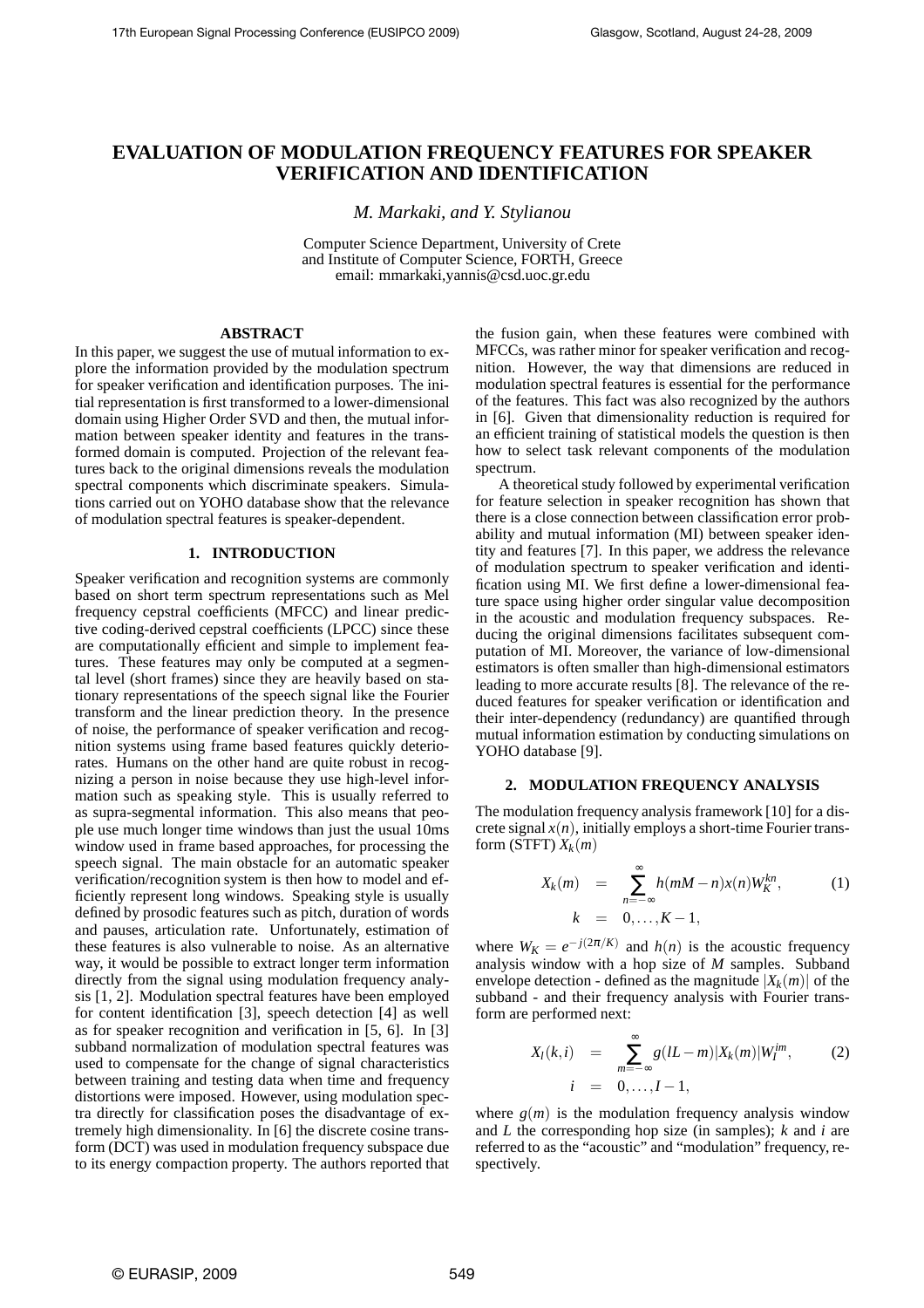

Figure 1: Modulation spectrogram of a 262 ms long segment from a male speaker taken from YOHO [9]. Log magnitude values have been used.

A modulation spectrogram representation then, displays modulation spectral energy  $|X_i(k,i)|$  (magnitude of the subband envelope spectra) in the joint acoustic/modulation frequency plane. Length of the acoustic frequency analysis window  $h(n)$  controls the trade-off between resolutions in the frequency and time axes. When  $h(n)$  is shorter than a normal pitch period (wideband analysis), the frequency subbands will be wide and the maximum observable modulation frequency will be high enough to provide the pitch information of the speaker. On the other hand, the length of the modulation frequency analysis window  $g(m)$  specifies the resolution in the modulation frequency axis.

Figure 1 shows the modulation spectrogram of a 262 ms long segment from a male speaker taken from YOHO [9]. One prominent feature is the pitch energy of the speaker in the modulation frequency dimension (∼ 135 Hz) which is localized in acoustic frequency, peaking at formants [10]. The high energy terms occurring at low modulation frequencies (∼ 4−30 Hz) reflect the syllabic and phonetic temporal structure of speech [1].

## **3. DIMENSIONALITY REDUCTION**

Every signal segment in the training database is represented in the acoustic-modulation frequency space as a twodimensional matrix. "Acoustic" frequency dimensions can be reduced using a bank of triangular shaped mel-frequency filters as usual. Further reduction of both acoustic and modulation frequencies dimensions can be achieved using multilinear algebra [8].

## **3.1 Multilinear Analysis of Modulation Frequency Features**

Joint acoustic and modulation frequencies  $B_{mod}[f,t]$  extracted from sound samples in the training database are first mean subtracted (mean values estimated from the whole training set) and stacked producing a data tensor  $\mathscr{D}$ . Using higher Order SVD (HOSVD) [8],  $\mathscr{D}$  can be decomposed to its mode−*n* singular vectors:

$$
\mathcal{D} = \mathcal{S} \times_1 U_{freq} \times_2 U_{mod} \times_3 U_{samples}
$$
 (3)

where  $U_{freq}$ , and  $U_{mod}$  the orthonormal ordered matrices of the corresponding subspaces of acoustic and modulation frequencies; these contain subspace singular vectors, obtained by unfolding  $\mathscr D$  along its corresponding modes. Tensor  $\mathscr S$  is the core tensor with the same dimensions as  $\mathscr{D}$ .  $\mathscr{S} \times_{n} U$ where  $n = 1, 2, 3$  denotes the  $n-$  mode product of tensor



Figure 2: Total number of retained PCs in acoustic and modulation frequency subspace with contribution  $\alpha_{n,i}$  greater than a given threshold.

 $\mathscr{S} \in R^{I_1 \times I_2 \times I_3}$  by the matrix  $U \in R^{J_n \times I_n}$ . For  $n = 2$  for example, it is an  $(I_1 \times J_2 \times I_3)$  tensor given by

$$
(\mathcal{S} \times_2 U)_{i_1 j_2 i_3} = \sum_{i_2} s_{i_1 i_2 i_3} u_{j_2 i_2}.
$$
 (4)

Ordering of *n*−mode singular values  $\sigma_i^{(n)}$  $i_n^{(n)}$  implies that the "energy" of tensor  $\mathscr{D}$  is concentrated in the singular vectors  $U_i^{(n)}$  with the lowest values of *i*. We can truncate each singular matrix by setting a threshold and keeping only the principal axes in each mode which contribute above this threshold. The contribution of the  $j<sup>th</sup>$  principal component (PC) of subspace  $S_i$  with eigenvalue  $\lambda_{i,j}$ , is defined as:

$$
\alpha_{i,j} = \frac{\lambda_{i,j}}{\sum_{j=1}^{N_i} \lambda_{i,j}} \tag{5}
$$

where  $N_i$  is the dimension of  $S_i$ . Figure 2 presents the number of PCs in both subspaces as a function of  $\alpha_{i,j}$  which contribute more than a given threshold for the training set described in Section 5. For higher thresholds, there are more PCs in the modulation frequency subspace whose contribution exceeds threshold.

Joint acoustic and modulation frequencies  $B_{mod}[f,t]$  extracted from new sound samples are first mean subtracted (mean values estimated from the whole training set) before they are projected on the truncated orthonormal axes of interest,  $U_{freq}^{\dagger}$  and  $U_{mod\_freq}^{\dagger}$ 

$$
Z = B \times_1 U'_{freq}^T \times_2 U'_{mod-free}^T
$$
 (6)

The resulting matrix *Z* whose dimension is equal to the product of retained singular vectors in each mode contains thus the multilinear PCs of a sound sample.

#### **4. MUTUAL INFORMATION BASED FEATURE SELECTION**

The *maximal relevance* (MaxRel) feature selection criterion simply selects the features most relevant to the target class *c*. Relevance is usually defined as the mutual information  $I(x_j; c)$  between feature  $x_j$  and class *c*. Through a sequential search which does not require estimation of multivariate densities, the top *m* features in the descent ordering of  $I(x_j; c)$  are selected [11].

The mutual information between two random variables  $x_i$  and  $x_j$  is defined as the KL-divergence between their joint probability density function (pdf)  $P_{ij}(x_i, x_j)$  and the marginal pdf's  $P_i(x_i)$ ,  $P_i(x_i)$ .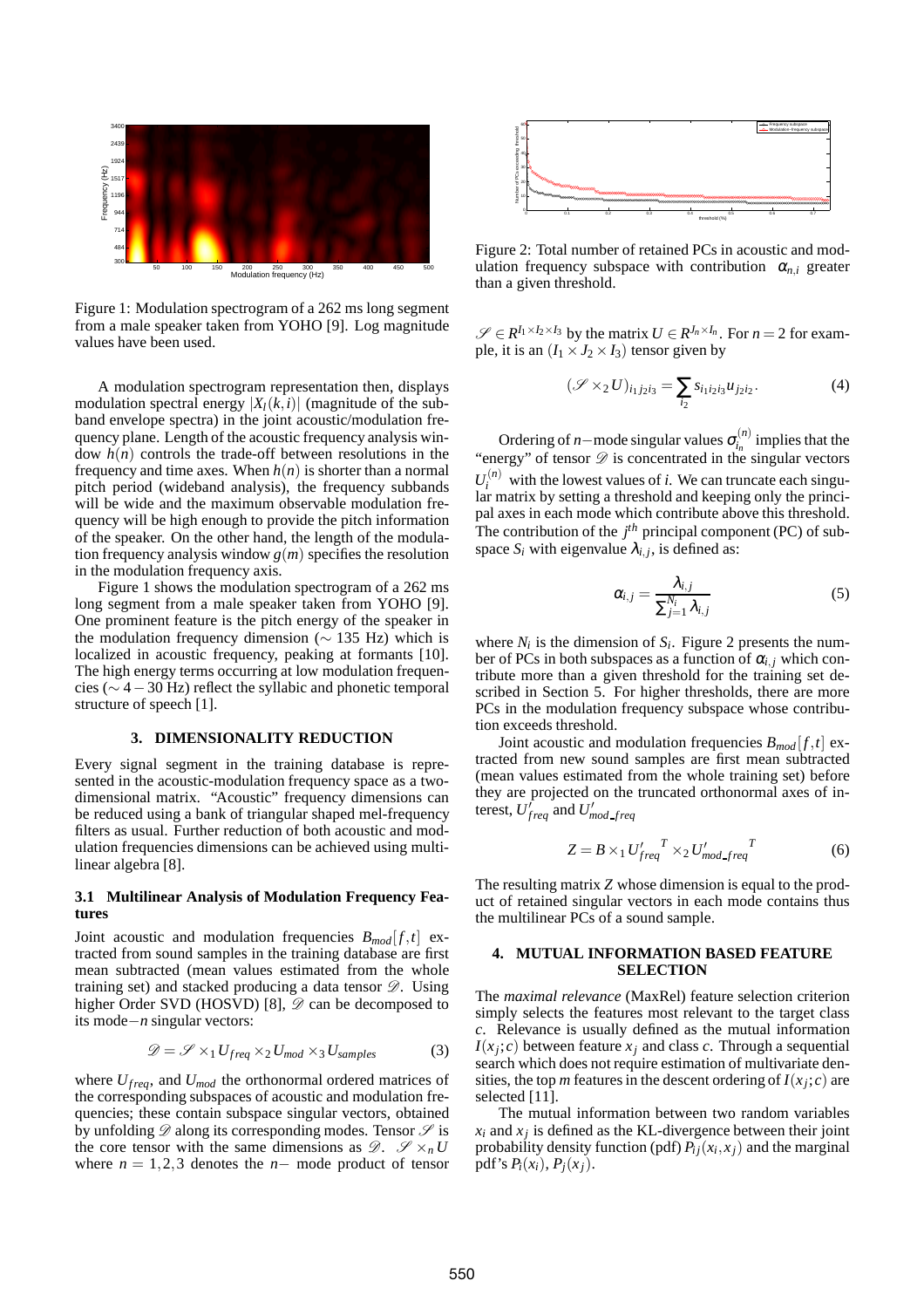

Figure 3: (a) MI of reduced modulation spectral features for the discrimination of 69 speakers. (b) Features redundancy estimated as the median of MI values between pairs of reduced features.

Estimating  $I[P_{ij}]$  from a finite sample requires regularization of  $P_{ij}(x_i, x_j)$ . We have simply quantized the continuous alphabet of acoustic features by defining *b* discrete bins along each axis. We make an adaptive quantization (variable bin length) so that the bins are equally populated and the coordinate invariance of the MI is preserved [12]. There is an interaction between the precision of features quantization and the sample size dependence of the MI estimates. We study first how the MI between two variables varies as a function of this resolution in order to select the quantizer step size, *b* ∗ . We define  $b^*$  according to a procedure described in [12]: when data are shuffled, mutual information  $I_{\infty}^{shuffle}(b)$  should be near zero for  $b < b^*$  while it increases for  $b > b^*$ . On the other hand,  $I_{\infty}(b)$  increases with *b* and converges to the true mutual information near *b*<sup>∗</sup>.

#### **5. SIMULATIONS**

We have evaluated features of the modulation spectrogram of speech signals for text independent speaker verification and identification tasks. The YOHO database [9] was used in these experiments. All 96 training utterances of the first 53 male speakers and the first 16 female speakers in the enrollment sessions have been used. Each phrase is a sequence of three two-digit numbers read. The data has a telephone bandwidth of 3.8 kHz but no telephone transmission degradations [9]. Silence frames within each utterance were segmented out using an adaptive, energy-based thresholding algorithm [13].

For this application, we considered wideband modulation frequency analysis according to [10]; in that work, derived features such as a speaker's pitch in modulation frequency could be used to localize the speaker in acoustic frequency for single channel speaker separation (see Figure 1). Hence, we analyzed the modulation spectral content of 262 ms long frames of  $x(n)$  at 64 ms intervals. The algorithm parameters were set to  $M = 8$ ,  $K = 512$ ,  $L = 38$ ,  $I = 512$  and  $h(n)$  and *g*(*m*) were a 24-point and 78-point sinewindow. Acoustic frequencies were reduced from 257 down to 40, by combining 40 mel-scale bands. The mean was subtracted from each subband envelope before modulation frequency estimation, in order to reduce the interference of large DC components. One uniform modulation frequency vector was produced in each one of the 40 subbands consisting of 257 elements up to 500 Hz.

We assess the relevance to the speaker verification task of projections (principal components) of features with contribution  $\alpha_{i,j} > 0.01\%$  based on (5). These are the first 39 PCs in the acoustic frequency subspace and the first 61 PCs in the modulation frequency subspace. We have set the quantizer step size,  $b^*$ , to  $\overline{8}$ .

For HOSVD and MI estimation of the "reduced" features, we divided our database into 69 equal size partitions, one for each speaker. For every speaker, we used 192 speech frames for HOSVD (due to computer memory limitations) and 1536 frames for MI estimation. We computed MI in two different ways:

- by considering 69 classes, that is, as many as the speakers in our training database (Figure 3); we refer to features selected according to this definition as "global" features
- by considering a binary class variable, corresponding to the speaker to be verified/recognized vs all the others (Figures (4,5).

We also estimated the MI between pairs of features in order to assess their "redundancy" [11]. For every feature, the median value of its MI to every other feature is displayed in Fig. 3(b). The most relevant features depicted in Fig. 3(a) are also among the least redundant.

As expected, the most relevant features differ in each case. Comparing Fig. 3 to Fig. 4 and Fig. 5, we observe that the speaker-relevant features obviously differ between speakers as well as with the "global" features.

There is a large variability regarding relevance of modulation features for speaker verification. Some speakers will be "easier" to classify using modulation features than others. When we compare Fig. 4 with Fig. 5, which correspond to 2 male speakers from YOHO, we can observe that there are clearly more features with higher MI on average in the case of the 2nd speaker.

Moreover, in Fig. 4 and Fig.5 we have projected the speaker-relevant information back to the original space to visualize the characteristic modulation spectral features of both speakers. By inspecting both Fig. 4 and Fig. 5, we observe different patterns of energy allocation in different frequency bands. These rather reflect acoustic phenomena such as the nature of glottalization - irregural or not - of the particular speakers [14]. In Fig. 4 the most prominent patterns of energy allocation for the 1st speaker correspond to rather intuitive speaker-specific characteristics such as the pitch energy at  $\sim$  150 − 200 Hz modulation frequency, localized at two wide acoustic frequency bands. Pitch-related energy patterns are not prominent in the case of the 2nd speaker (Fig. 5).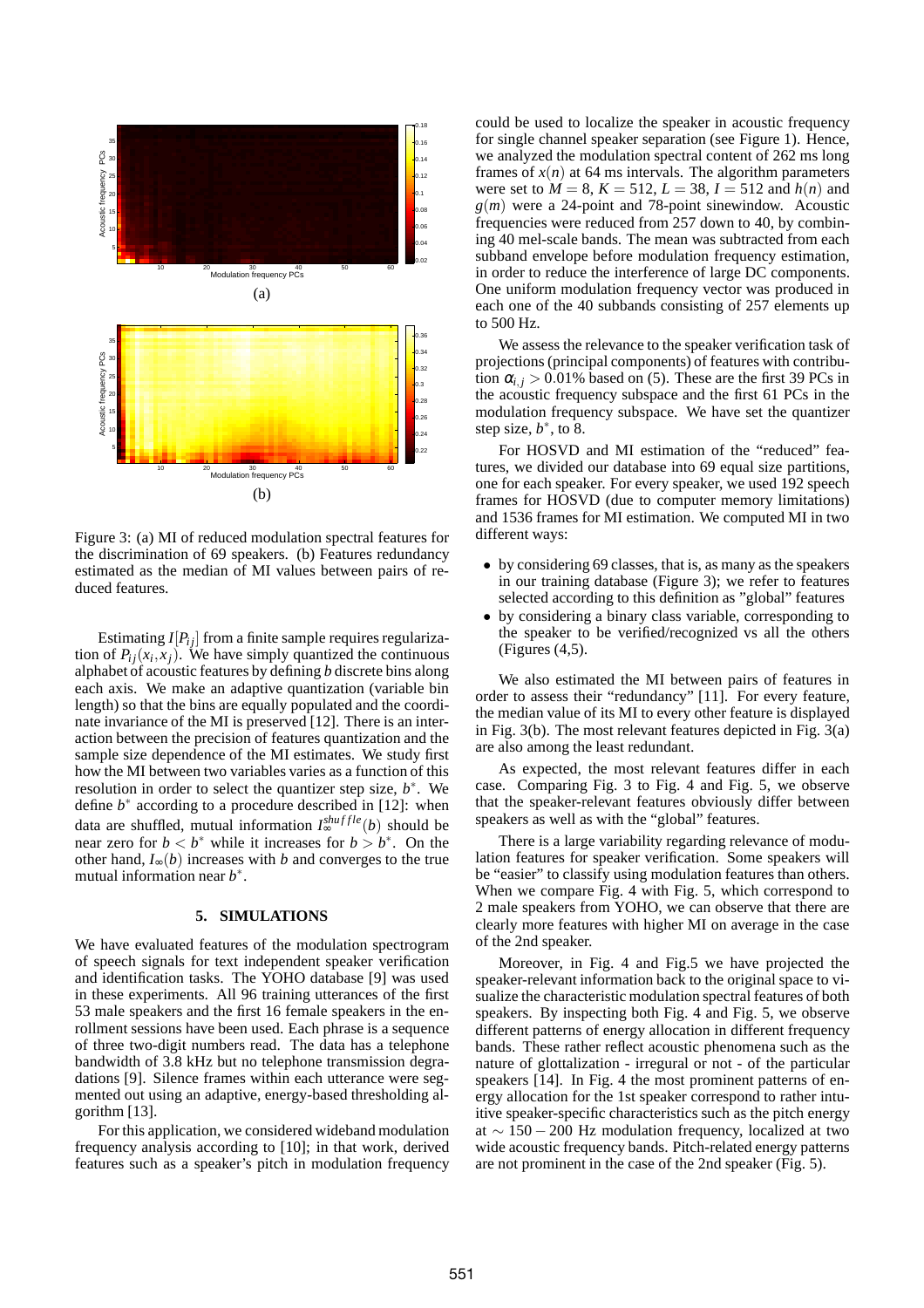

Figure 4: (a) MI of reduced features for verification of 1st speaker. (b) Projection back to the original space.

# **6. DISCUSSION**

Our results show that a speaker verification system based on modulation spectral features could be built on *speakerspecific* features. These might reflect intuitively distinctive features of a speaker such as his/her pitch, a particular manner of speaking, or the nature of glottalization [14]. Amplitude-modulation features can capture glottal source differences in normal speech; variation in realization of glottalization of a normal speaker, appears to an extreme degree in dysphonic speech [14]. As the speaker-dependent variability of the mutual information of these features implies, the degree of their significance to speaker recognition and verification and the fusion gain with MFCCs will vary accordingly: it might be minor for some speakers and greater for others with more "atypical" speech. Future work will focus on the experimental verification of these results using databases with channel mismatch and noise and atypical voices. In the latter case, combination of modulation spectrum with MFCC features might be proven beneficial.

#### **REFERENCES**

- [1] H. Hermansky, "Should recognizers have ears?," *Speech Communication*, vol. 25, pp. 3–27, August 1998.
- [2] L. Atlas and S.A. Shamma, "Joint acoustic and modulation frequency," *EURASIP Journal on Applied Signal Processing*, vol. 7, pp. 668–675, 2003.
- [3] S. Sukittanon, L. Atlas, and J.W. Pitton, "Modulationscale analysis for content identification," *IEEE Trans. Speech Audio Process.*, vol. 52, no. 10, pp. 3023–3035, 2004.
- [4] M. Markaki and Y. Stylianou, "Dimensionality reduc-



Figure 5: (a) MI of features for 2nd speaker verification. (b) Projection back in the original space.

tion of modulation frequency features for speech discrimination," in *Proc. Interspeech*, 2008, pp. 646–649.

- [5] T. Kinunnen, "Joint acoustic-modulation frequency for speaker recognition," *Proc. ICASSP*, vol. 1, pp. 665– 668, 2006.
- [6] T. Kinunnen, K.A. Lee, and H. Li, "Dimension reduction of the modulation spectrogram for speaker verification," *Proc. Odyssey: The Speaker and Language Recognition Workshop*, 2008.
- [7] T. Eriksson, S. Kim, H.-G. Kang, and C. Lee, "An information-theoretic perspective on feature selection in speaker recognition," *IEEE Signal Processing Letters*, vol. 12, pp. 500–503, July 2005.
- [8] L. De Lathauwer, B. De Moor, and J. Vandewalle, "A multilinear singular value decomposition," *SIAM J. Matrix Anal. Appl.*, vol. 21, pp. 1253–1278, 2000.
- [9] J.P. Jr. Campbell, "Testing with the yoho cd-rom voice verification corpus," *Proc. ICASSP*, vol. 1, pp. 341– 344, 1995.
- [10] S.M. Schimmel, L.E. Atlas, and K. Nie, "Feasibility of single channel speaker separation based on modulation frequency analysis," *Proc. ICASSP*, vol. 4, pp. 605– 608, 2007.
- [11] H. Peng, F. Long, and C. Ding, "Feature selection based on mutual information: criteria of max-dependency, max-relevance, and min-redundancy," *IEEE Trans. Pattern Analysis and Machine Intelligence*, vol. 27, pp. 1226–1238, 2005.
- [12] N. Slonim, G.S. Atwal, G. Tkacik, and W. Bialek, "Estimating mutual information and multi-information in large networks," *http://arxiv.org/abs/cs.IT/0502017*, 2005.